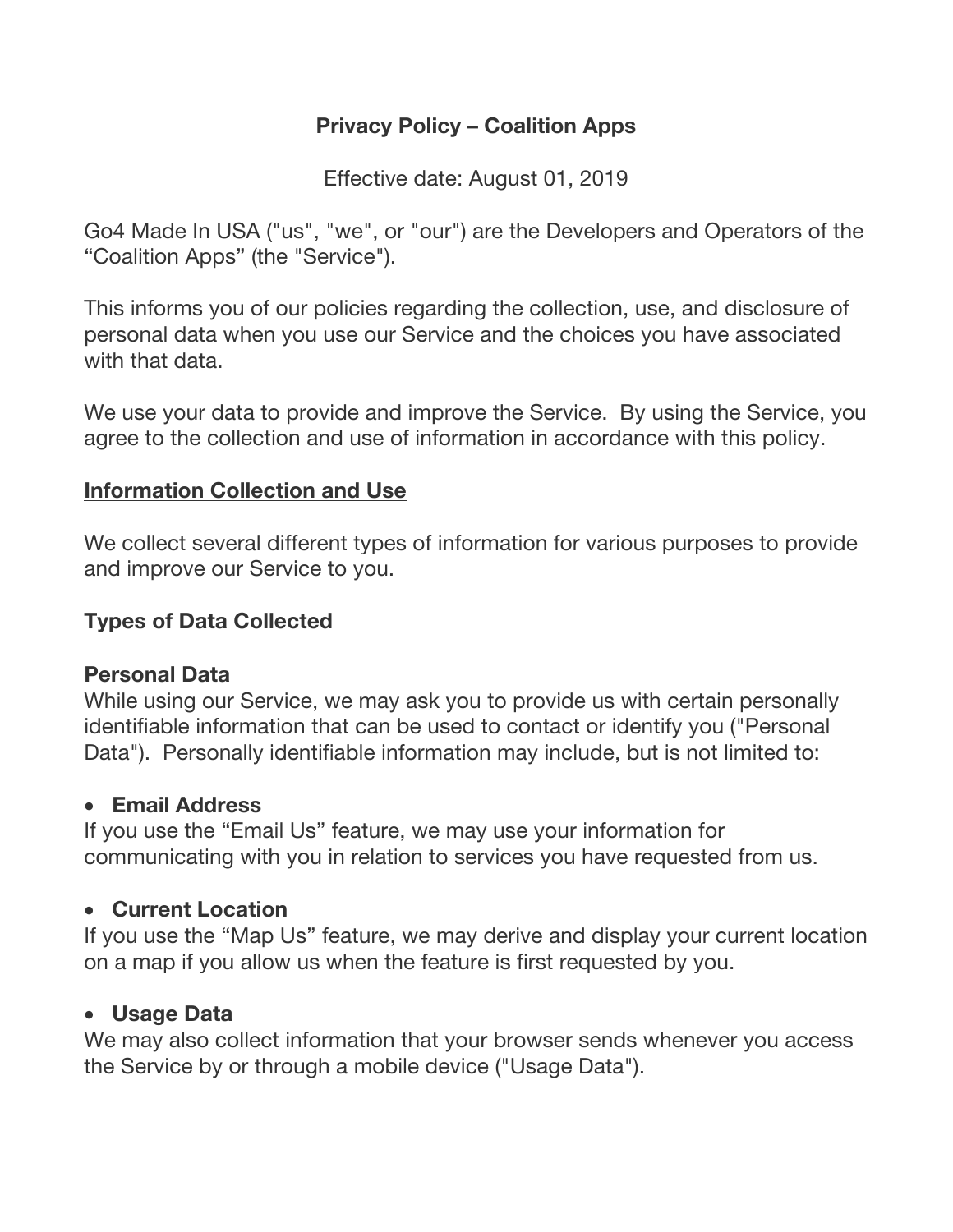When you access the Service by or through a mobile device, this Usage Data may include information such as the type of mobile device you use, your mobile operating system, the type of mobile Internet browser you use, the pages of our Service that you visit, the time and date of your visit, unique device identifiers and other diagnostic data.

# **Use of Data**

Go4 Made In USA uses the collected data for various purposes:

- To provide and maintain the Service
- To notify you about changes to our Service
- To allow you to participate in interactive features of our Service when you choose to do so
- To provide customer care and support
- To provide analysis or valuable information so that we can improve the **Service**
- To monitor the usage of the Service
- To detect, prevent and address technical issues

# **Transfer of Data**

Your information, including Personal Data, may be transferred to — and maintained on — computers located outside of your state, province, country or other governmental jurisdiction where the data protection laws may differ than those from your jurisdiction.

If you are located outside United States and choose to provide information to us, please note that we transfer the data, including Personal Data, to United States and process it there.

Your consent to this Privacy Policy followed by your submission of such information represents your agreement to that transfer.

Go4 Made In USA will take all steps reasonably necessary to ensure that your data is treated securely and in accordance with this Privacy Policy and no transfer of your Personal Data will take place to an organization or a country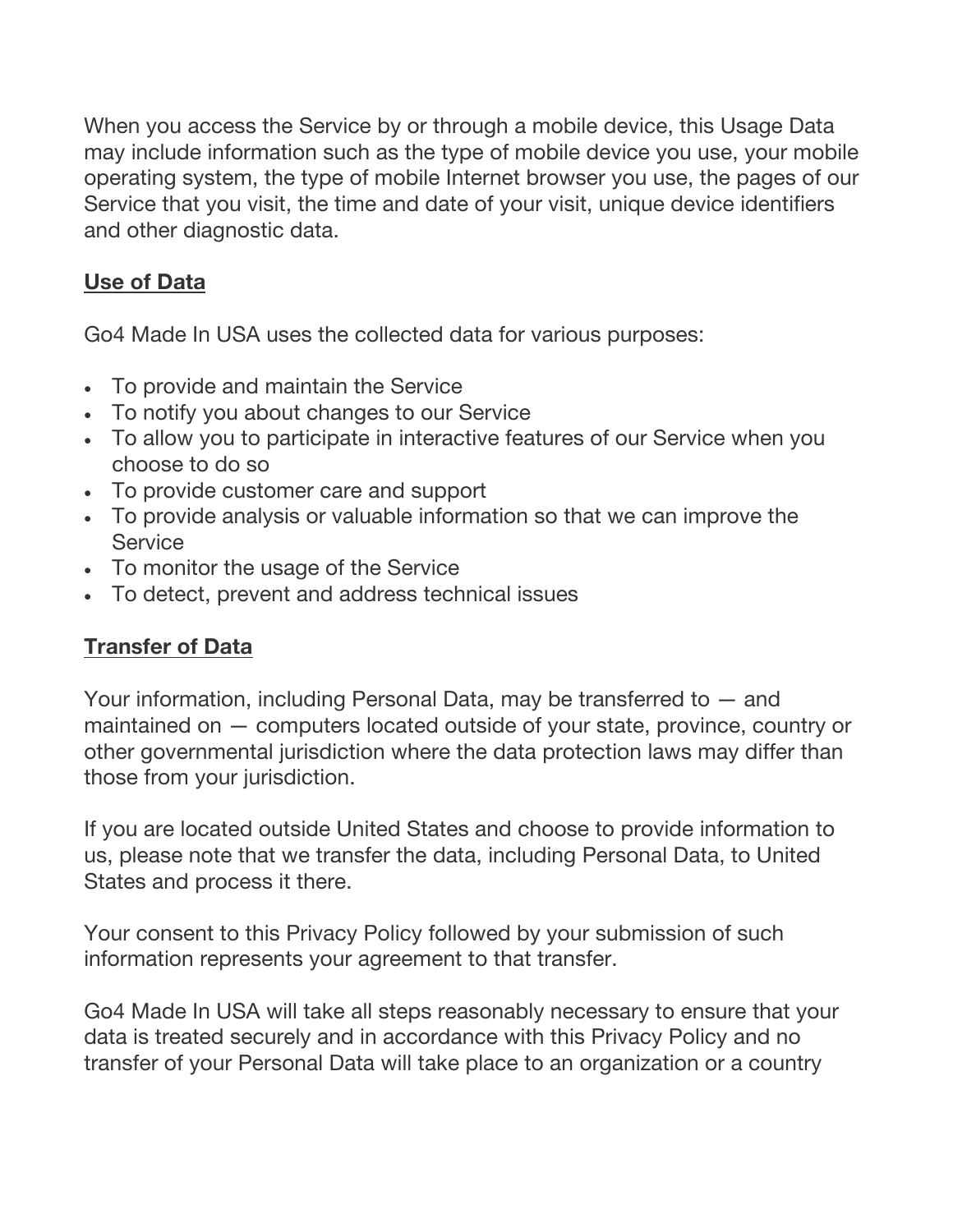unless there are adequate controls in place including the security of your data and other personal information.

## **Disclosure of Data**

### **Legal Requirements**

Go4 Made In USA may disclose your Personal Data in the good faith belief that such action is necessary to:

- To comply with a legal obligation
- To protect and defend the rights or property of Go4 Made In USA
- To prevent or investigate possible wrongdoing in connection with the Service
- To protect the personal safety of users of the Service or the public
- To protect against legal liability

### **Security of Data**

The security of your data is important to us, but remember that no method of transmission over the Internet, or method of electronic storage is 100% secure. While we strive to use commercially acceptable means to protect your Personal Data, we cannot guarantee its absolute security. We use the Secure Sockets Layer (SSL) Protocol wherever & whenever possible.

### **Service Providers**

### **Analytics**

We may use third-party Service Providers to monitor and analyze the use of our **Service** 

### • **Google Analytics**

Google Analytics is a web analytics service offered by Google that tracks and reports website traffic. Google uses the data collected to track and monitor the use of our Service. This data is shared with other Google services. Google may use the collected data to contextualize and personalize the ads of its own advertising network.

For more information on the privacy practices of Google, please visit the Google Privacy & Terms web page: https://policies.google.com/privacy?hl=en